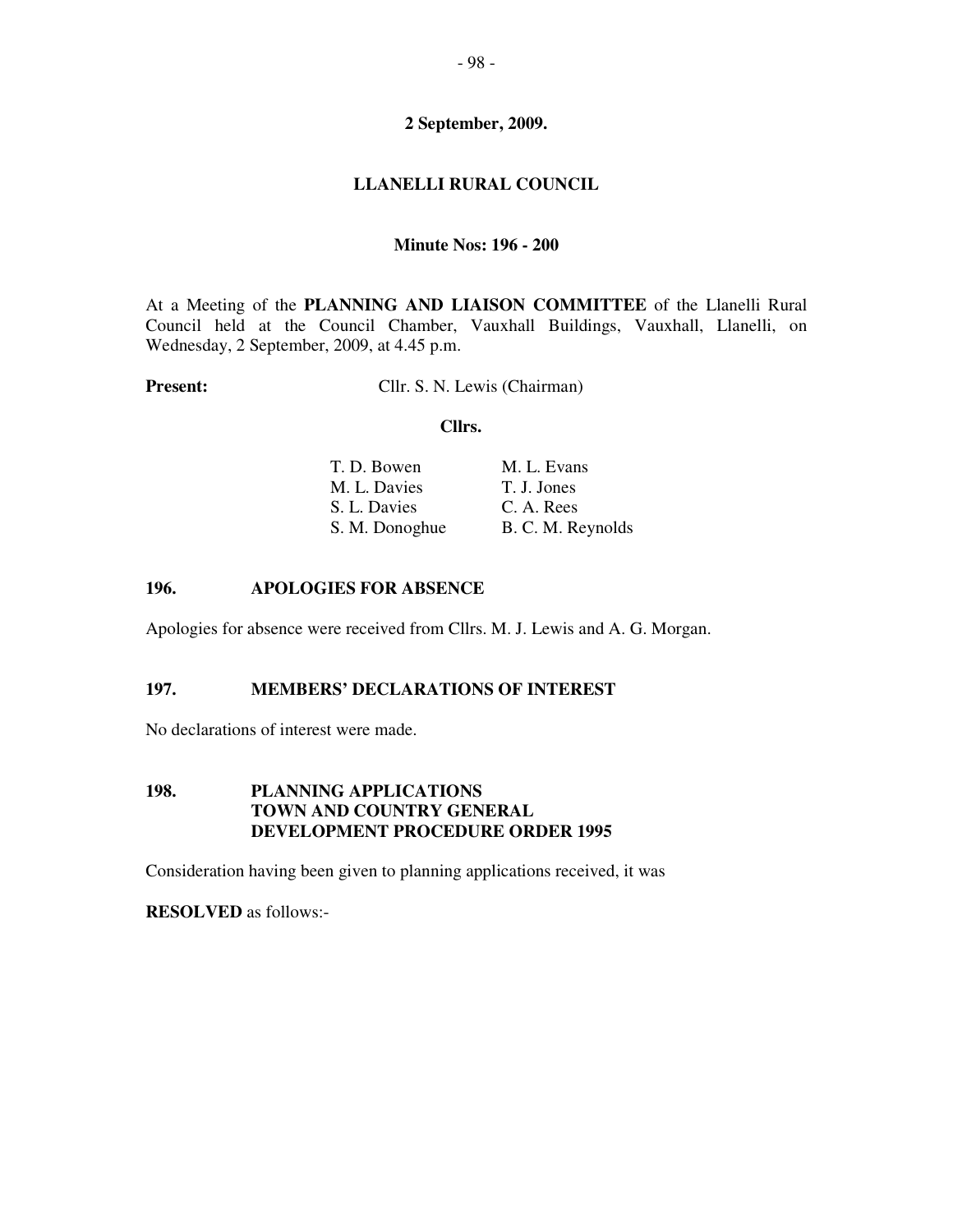| <b>Application No./</b><br><b>Development</b> | <b>Applicant/Location</b>      | <b>Recommendation</b> |
|-----------------------------------------------|--------------------------------|-----------------------|
| S/17104                                       | Carmarthenshire County Council | That the information  |
| New creative and                              | Former Old Castle Works Site   | be noted -application |
| Cultural Centre                               | Llanelli                       | withdrawn.            |

Consent was required for reserved matters for a new creative and cultural centre including the refurbishment of the existing tinning house (a grade II listed building) for community use, café, bar and restaurant, the erection of new buildings to include a 500 seat auditorium, a smaller studio theatre, a film/lecture studio, dance rehearsal spaces and ancillary uses, the creation of a piazza and outdoor performance space, building and engineering operations including ground modelling highways, footways and car parking; and hard and soft landscaping.

| S/21595   | Mr P Hunter                                               | NO OBJECTION              |
|-----------|-----------------------------------------------------------|---------------------------|
| Dwellings | Land adjacent to                                          | provided the development  |
|           | Glanffrwd                                                 | does not pose any         |
|           | Heol Y Pentre                                             | detrimental impact to     |
|           | Ponthenri                                                 | highway safety and does   |
|           | Llanelli                                                  | not increase the risk of  |
|           |                                                           | localised flooding by     |
|           |                                                           | discharging surface water |
|           |                                                           | into the nearby stream.   |
|           |                                                           |                           |
|           | Concent was nominal for numerous two number stores bought |                           |

Consent was required for proposed two number storey houses.

**S/21596** Charles Church West Wales NO OBJECTION Dwellings **Ffos Las Racecourse provided that a Section**  Trimsaran 106 Agreement be Kidwelly pursued with the

 developers to enhance community facilities in the Glyn Ward.

Consent was required for erection of 95 dwellings including associated garages, means of enclosure landscaping and all associated building and engineering works. Amendment to previous consent (application ref. W18133) to the southern part of development site '003'.

**S/21600** Mr D Lloyd Extension 41B Llethri Road Felinfoel

Llanelli NO OBJECTION

Consent was required for proposed new garage and kitchen extension.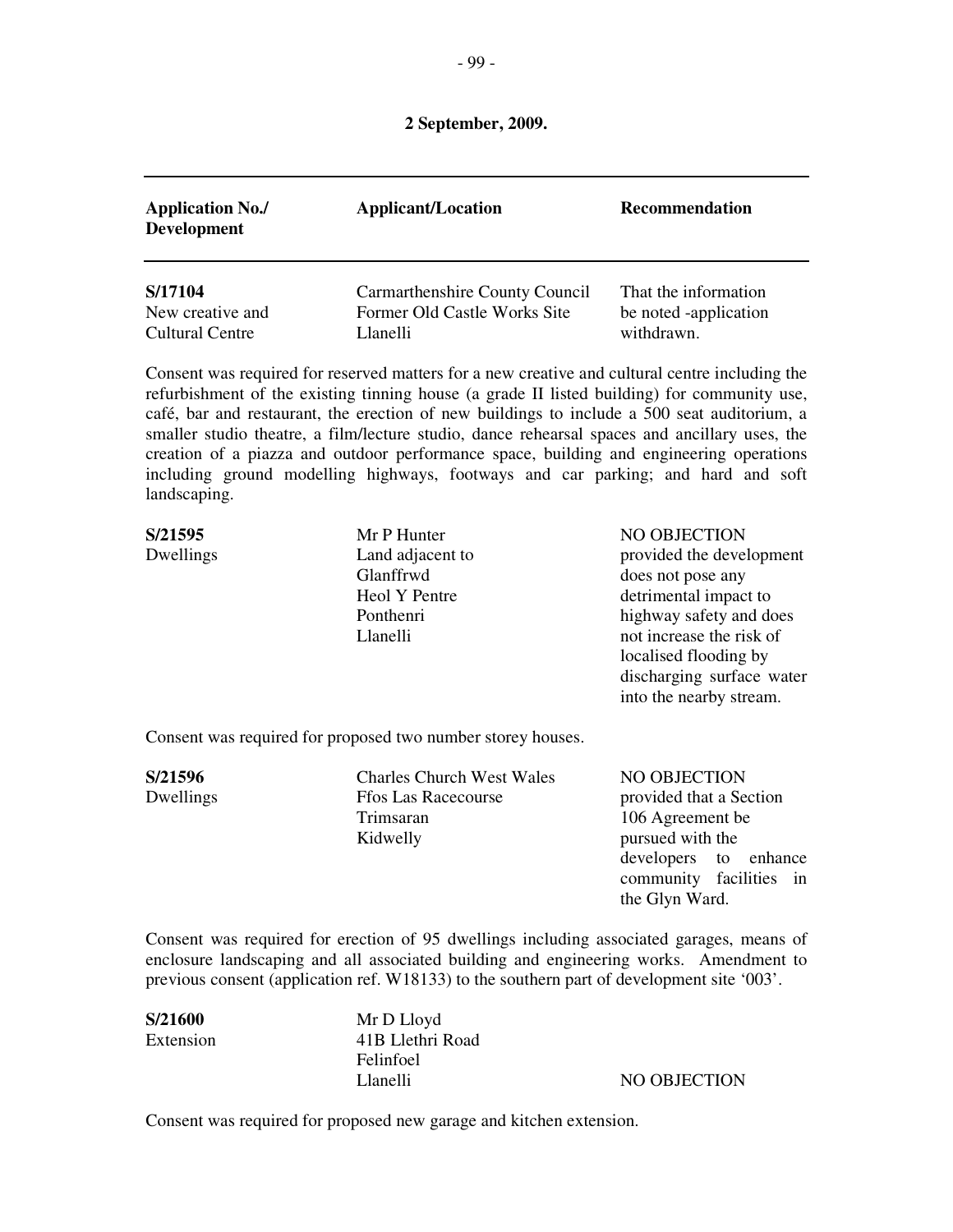| <b>Application No./</b><br><b>Development</b> | <b>Applicant/Location</b>                                                                                                         | <b>Recommendation</b>                                                                                                                                                                                                    |
|-----------------------------------------------|-----------------------------------------------------------------------------------------------------------------------------------|--------------------------------------------------------------------------------------------------------------------------------------------------------------------------------------------------------------------------|
| S/21602<br>Extension                          | Mr L O'Brien<br>8 Maes Ar Ddafen Road<br>Llanelli                                                                                 | NO OBJECTION                                                                                                                                                                                                             |
|                                               | Consent was required for single storey utility room extension.                                                                    |                                                                                                                                                                                                                          |
| S/21603<br>Warehouse                          | Mr A Samuel<br>T & L Plant Hire<br>Land adjoining Taybrite Works Site 1. That a flood<br>Heol Y Bwlch<br><b>Bynea</b><br>Llanelli | NO OBJECTION<br>provided<br>consequence assessment<br>confirmed that the<br>likelihood of flooding at<br>the site could be<br>acceptably managed.<br>2. Highway access was<br>safe and adequate.                         |
|                                               | Consent was required for industrial warehousing development class B1, B2 and B8.                                                  |                                                                                                                                                                                                                          |
| S/21604<br>Amendment                          | Mr M Thomas<br><b>Hywel Dda NHS Trust</b><br>Prince Philip Hospital<br>Dafen Road<br>Llanelli                                     | <b>NO OBJECTION</b><br>provided that a flood<br>consequence assessment<br>confirmed that the<br>likelihood of flooding at<br>the site could be<br>acceptably managed<br>in<br>terms of risk to people<br>and property in |

Consent was required for proposed amendment to the design of the enlarged breastcare unit approved under planning application S/19185 on 18.07.08 to include an additional ground floor extension accommodating patient diagnostic facilities for electrocardiographic services.

Maescanner Road and

nearby Dafen Park.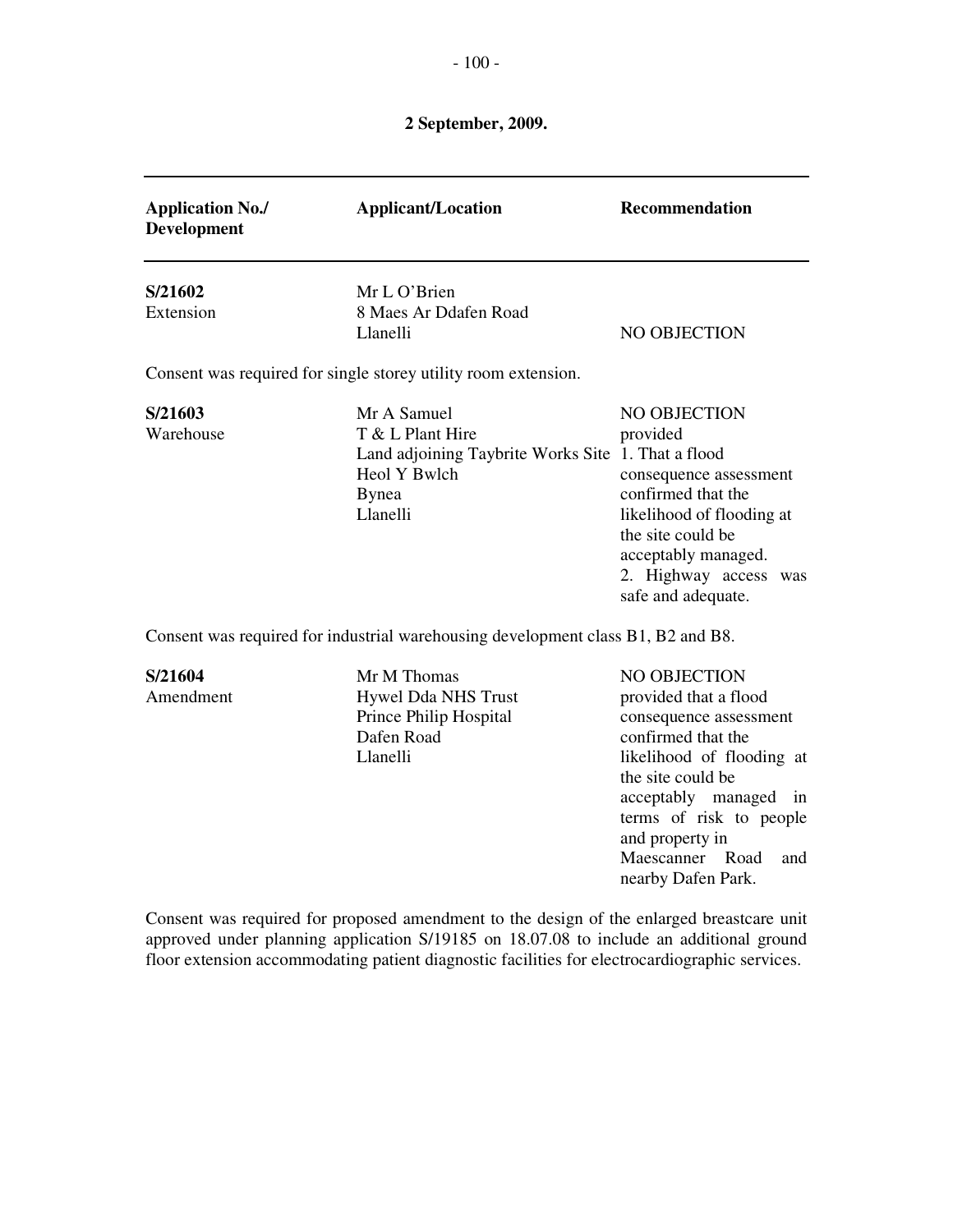# **199. PLANNING APPLICATIONS DETERMINED UNDER THE CLERK'S DELEGATED POWERS**

Members were informed that the Clerk had dealt with the following planning applications under the scheme of delegated powers:

| <b>Application No./</b><br><b>Development</b> | <b>Applicant/Location</b>                                                   | <b>Recommendation</b> |
|-----------------------------------------------|-----------------------------------------------------------------------------|-----------------------|
| S/21514<br>Change of use                      | Carmarthenshire County Council<br>Furnace C P School<br>Furnace<br>Llanelli | NO OBJECTION          |

Consent was required for change of use to land to form part of school grounds/placement of 2 number double mobile classrooms/replacement of 1 number single mobile classroom and access improvements.

| S/21530<br>Dwellings | Eatonfield Developments Ltd<br>Land adjacent to<br>90 Heol Llanelli<br>Pontyates | NO OBJECTION<br>provided that there was<br>no detrimental impact<br>on highway safety. |
|----------------------|----------------------------------------------------------------------------------|----------------------------------------------------------------------------------------|
|                      | Llanelli                                                                         |                                                                                        |

Consent was required for proposed erection of two detached dwellings (proposed amendments to site area and layout of planning permission S/20216).

| Mr A Jones       |              |
|------------------|--------------|
| 5 Millfield Road |              |
| Felinfoel        |              |
| Llanelli         | NO OBJECTION |
|                  |              |

Consent was required for proposed ground floor extension and new garage.

| S/21551              | Carmarthenshire County Council |              |
|----------------------|--------------------------------|--------------|
| New cycle storage    | Bryngwyn Comprehensive School  |              |
| Widening of footpath | Dafen                          |              |
|                      | Llanelli                       | NO OBJECTION |

Consent was required for the demolition of an existing timber shed, provision of new cycle storage shelters on the remaining concrete slab within an existing fenced area. Other works include the widening of an existing footway leading to the cycle storage which will be used as a shared use facility for cyclists and pedestrians. Also proposed were upgrades to the existing footway lighting along this route and new pedestrian gate and widening at main entrance.